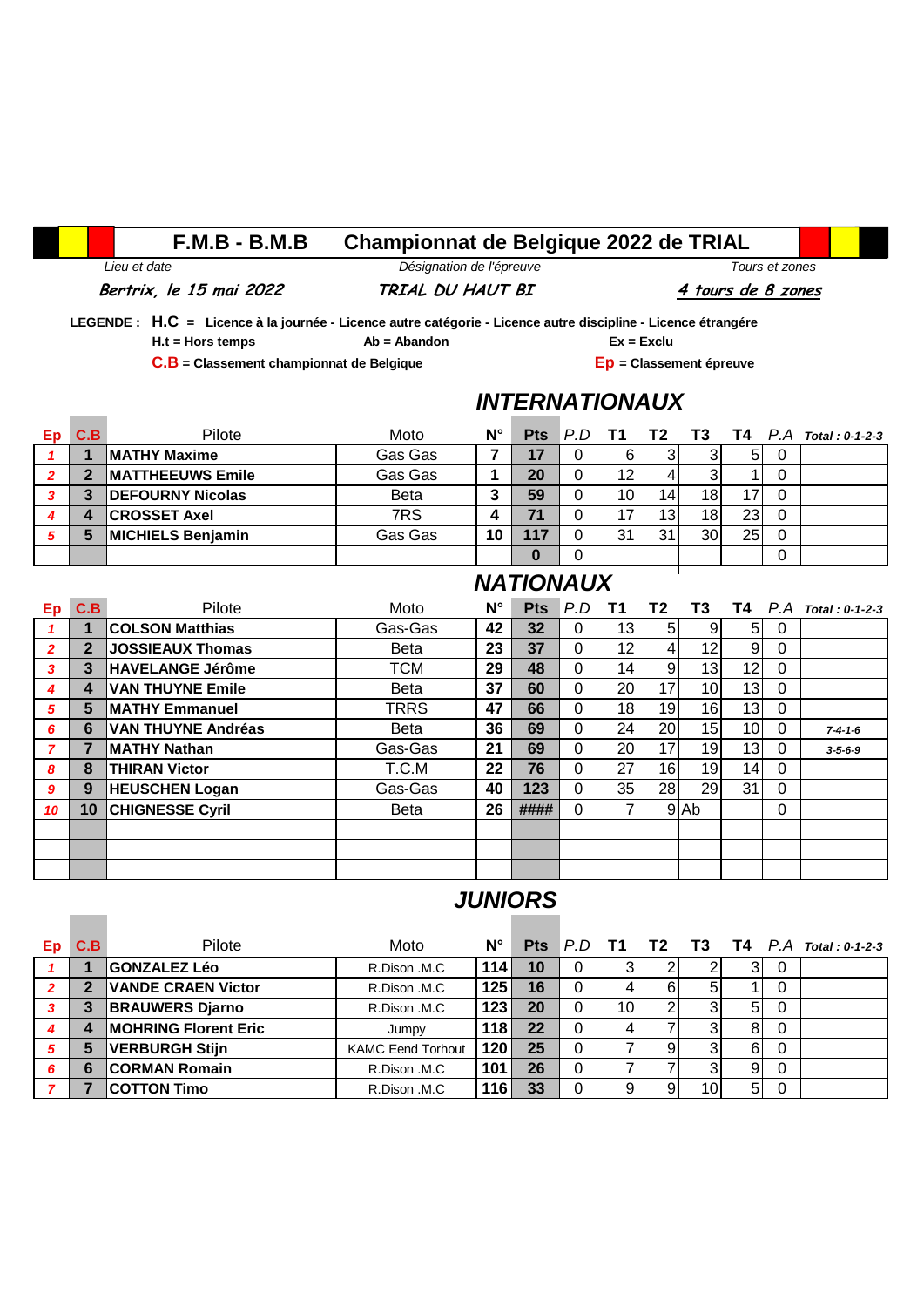#### *SENIORS*

| <b>Ep</b>      | C.B | Pilote                     | Moto                    | $N^{\circ}$ |              |          |    |    |                 |                          |              | Pts P.D T1 T2 T3 T4 P.A Total: 0-1-2-3 |
|----------------|-----|----------------------------|-------------------------|-------------|--------------|----------|----|----|-----------------|--------------------------|--------------|----------------------------------------|
|                |     | <b>PUTTEMANS Nicolas</b>   | <b>T.C.C.A.</b>         | 73          | $\mathbf{2}$ | 0        | 0  |    |                 |                          | 0            |                                        |
| $\overline{2}$ |     | <b>LAMBILOTTE Frédéric</b> | R.M.U.Wavrien           | 79          | 9            | 0        | 3  | 6  |                 | 0                        | 0            |                                        |
| 3              | 3   | <b>BAILLOT Thierry</b>     | R.M.U.Wavrien           | 77          | 10           | 0        | 2  |    | 8               | $\Omega$                 | 0            |                                        |
| 4              | 4   | <b>DENIS Eric</b>          | T.C.C.A                 | 65          | 14           | $\Omega$ | 2  | 8  | 2               | $\overline{2}$           | 0            |                                        |
| 5              | 5   | <b>VANHUFFEL Chris</b>     |                         | 67          | 18           | 0        | 5  | 5  |                 |                          | $\mathbf{0}$ |                                        |
| 6              | 6   | <b>HOUGARDY Pascal</b>     | R.Dison .M.C            | 66          | 19           | 0        | 6  | ◠  | 3               | 8                        | $\Omega$     |                                        |
|                |     | <b>MALCORPS Frédéric</b>   | T.C.Molignard           | 69          | 23           | 0        | 11 | ົ  | 6               | $\overline{4}$           | $\Omega$     |                                        |
| 8              | 8   | <b>HERREMANS Johan</b>     | <b>Endracht Torhout</b> | 61          | 35           | 0        | 10 | 13 | 5               | $\overline{\phantom{a}}$ | $\Omega$     |                                        |
| 9              | 9   | <b>TRICOT Luc</b>          | R.Dison .M.C            | 68          | 70           |          | 20 | 12 | 14 <sub>1</sub> | 23                       | $\Omega$     |                                        |
|                |     |                            |                         |             |              |          |    |    |                 |                          |              |                                        |
|                |     |                            |                         |             |              |          |    |    |                 |                          |              |                                        |

| Ep              | C.B          | Pilote                      | Moto          | N°  | <b>Pts</b> | P.D         | <b>T1</b>      | T2             | T3              | Τ4             | 0           | $Total: 0-1-2-3$ |
|-----------------|--------------|-----------------------------|---------------|-----|------------|-------------|----------------|----------------|-----------------|----------------|-------------|------------------|
| $\mathbf{1}$    |              | <b>DEWAELE Xavier André</b> | Rock'N Ride   | 234 | 1          | $\Omega$    |                | 0              | $\overline{0}$  | 0              | 0           |                  |
| $\overline{2}$  | $\mathbf{2}$ | <b>HEMES Alain</b>          | R.Mons.A.M.C  | 220 | 3          | 0           | $\overline{2}$ | 0              |                 | 0              | $\mathbf 0$ |                  |
| 3               | 3            | <b>FERRO Rafael</b>         | R.Dison.M.C   | 210 | 5          | $\Omega$    | 3              | $\Omega$       |                 | 1              | 0           | $25 - 2 - 0 - 0$ |
| 4               | 4            | <b>CORMAN Michel</b>        | R.Dison.M.C   | 207 | 5          | 0           | 3              | $\overline{2}$ | $\mathbf 0$     | 0              | 0           | $25 - 1 - 2 - 0$ |
| 5               | 5            | <b>VANDE KERRE Koen</b>     | K.A.M.C Eend  | 211 | 5          | 0           | 3              | 0              | $\overline{2}$  | 0              | 0           | $19 - 2 - 0 - 1$ |
| 6               | 6            | <b>IL'HOMME Alain</b>       | Ombret Amay   | 204 | 8          | 0           | 3              |                | $\overline{2}$  | 2              | 0           |                  |
| $\overline{ }$  | 7            | <b>COLICCHIO Mario</b>      | R.Mons.A.M.C  | 240 | 10         | $\Omega$    | 5              | 0              |                 | 4              | 0           |                  |
| 8               | 8            | <b>BOUDOUX Norbert</b>      | R.Mons.A.M.C  | 225 | 11         | $\Omega$    | $\overline{2}$ | $\overline{2}$ | $\overline{2}$  | 5              | 0           | $22 - 2 - 3 - 1$ |
| 9               | 9            | <b>WINDELS Koen</b>         | K.A.M.C Eend  | 205 | 11         | $\mathbf 0$ |                |                |                 | $\overline{c}$ | 0           | $21 - 5 - 0 - 2$ |
| 10              | 10           | <b>LOMBART Stéphane</b>     | R.Dison.M.C   | 201 | 15         | 0           | 12             |                | 0               | $\overline{2}$ | 0           |                  |
| 11              | 11           | <b>WILLEMS Robin</b>        |               | 231 | 18         | $\Omega$    | 5              | 3              | 4               | 6              | $\mathbf 0$ |                  |
| 12 <sup>2</sup> | 12           | <b>DE LANDY Marc</b>        | R.Mons.A.M.C  | 222 | 22         | $\Omega$    | 5              | 11             |                 | 5              | 0           |                  |
| 13              | 13           | <b>HENRY Emmanuel</b>       | R.Dison.M.C   | 202 | 28         | $\mathbf 0$ | 7              | 7              | 10 <sub>1</sub> | 4              | $\mathbf 0$ |                  |
| 14              |              | N.L. SOYEZ Axel             |               | 317 | 41         | 0           | 13             | 8              | 8               | 12             | 0           |                  |
| 15              | 14           | <b>MARAITE Marc</b>         | A.M.C.St.Vtth | 230 | ####       | $\Omega$    |                | 1 Ab           |                 |                | 0           |                  |
|                 |              |                             |               |     | $\bf{0}$   | 0           |                |                |                 |                | 0           |                  |
|                 |              |                             |               |     | $\bf{0}$   | 0           |                |                |                 |                | 0           |                  |
|                 |              |                             |               |     | $\bf{0}$   | $\Omega$    |                |                |                 |                | 0           |                  |
|                 |              |                             |               |     | $\bf{0}$   | 0           |                |                |                 |                | 0           |                  |
|                 |              |                             |               |     | $\bf{0}$   | $\Omega$    |                |                |                 |                | 0           |                  |
|                 |              |                             |               |     | $\bf{0}$   | 0           |                |                |                 |                | 0           |                  |
|                 |              |                             |               |     | $\bf{0}$   | 0           |                |                |                 |                | 0           |                  |